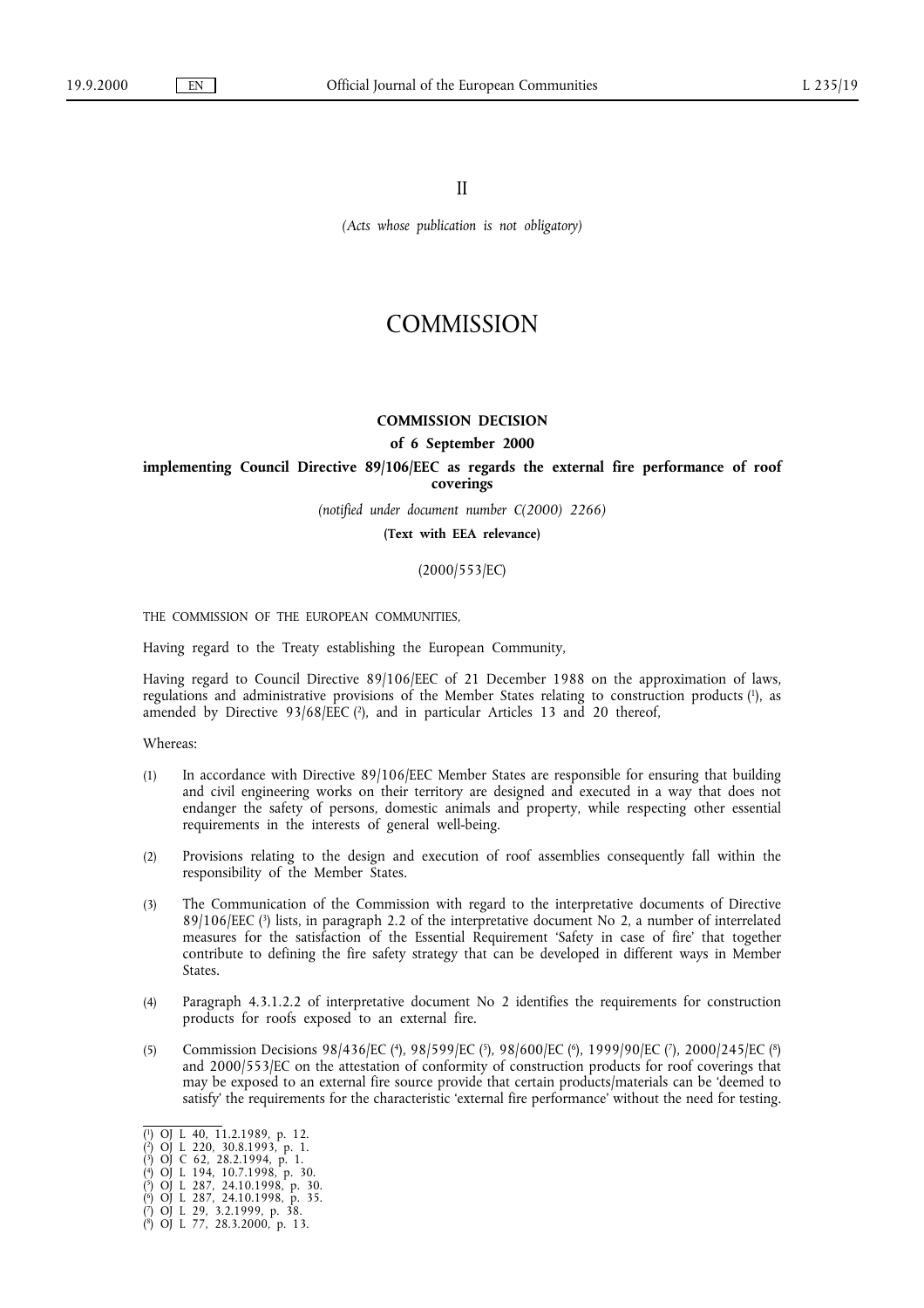- (6) The external fire performance of many roof covering products/materials is well established and sufficiently well known to fire regulators in the Member States that they do not require testing for this particular performance characteristic.
- (7) The measures provided for in this Decision are in accordance with the opinion of the Standing Committee on Construction,

HAS ADOPTED THIS DECISION:

## *Article 1*

The Annex sets out those roof covering products and/or materials which can be considered to fulfil all of the requirements for the performance characteristic 'external fire performance' without the need for testing, subject to compliance with any national provisions on the design and execution of works.

## *Article 2*

This Decision is addressed to the Member States.

Done at Brussels, 6 September 2000.

*For the Commission* Erkki LIIKANEN *Member of the Commission*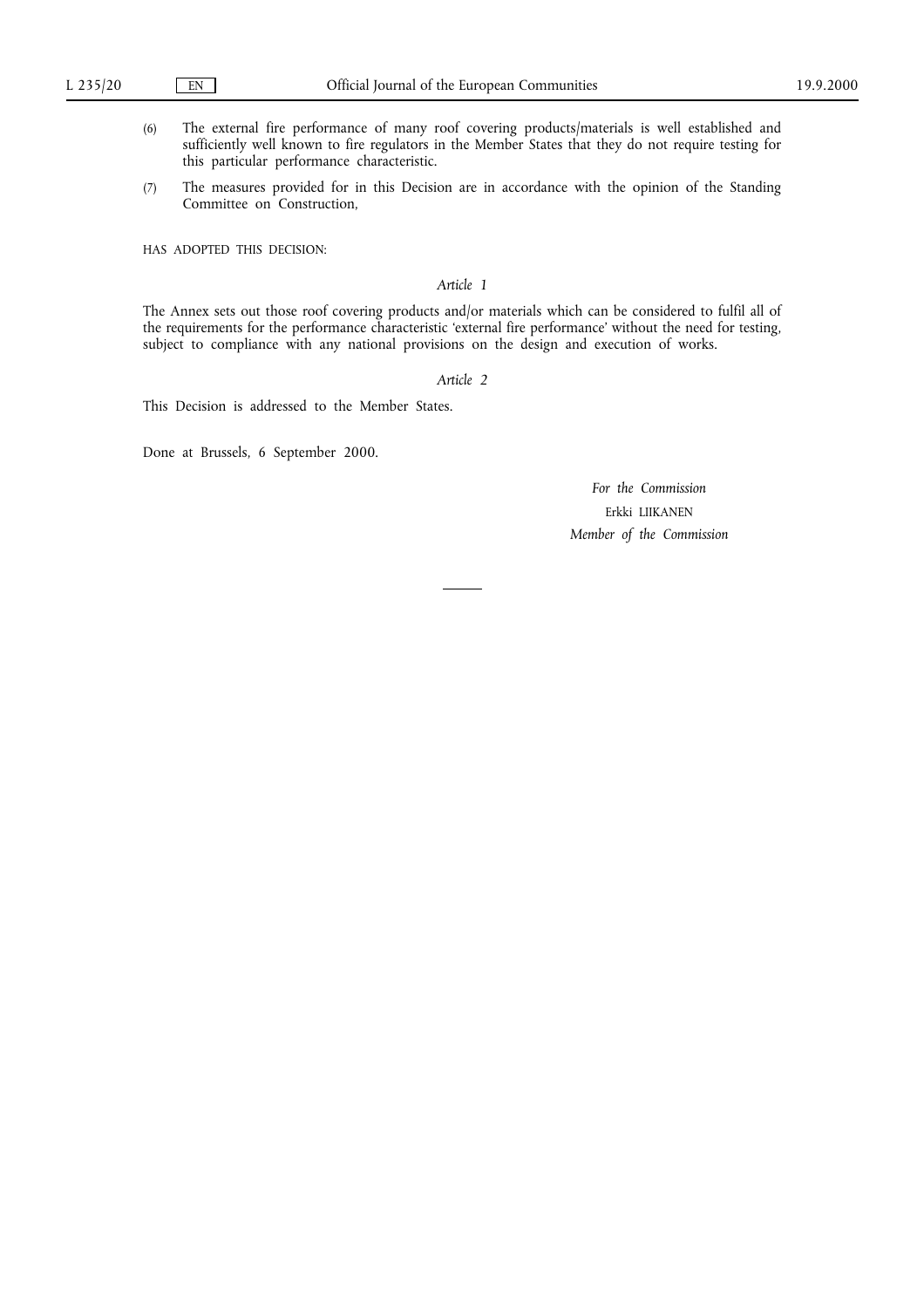#### *ANNEX*

#### **General conditions**

The term roof covering is used to describe the product which constitutes the top layer of the roof assembly.

The provisions are concerned with the performance of roof coverings when exposed to fire from the outside (usually referred to as the performance characteristic 'external fire performance').

The criteria related to external fire performance of roof coverings, which the products/materials in the following table are considered to be capable of satisfying, subject to the proper design and execution of the roof assembly, without the need for testing are: fire penetration, fire spread across the external surface of the roof, fire spread within the roof assembly and production of flaming droplets or particles.

The roof covering products/materials referred to in the table below shall comply with the relevant technical specification (harmonised European standard or European technical approval).

The roof covering products/materials listed must be used in accordance with national provisions on the design and execution of works, particularly in relation to the composition and reaction to fire performance of adjacent layers and other products within the roof assembly. Member States may request tests to demonstrate such compliance if the products/materials are used in configurations not recognised as satisfying those national provisions (1).

The specific conditions set out in the table do not prevent the Member States from accepting the placing on the market and use, without testing, of the relevant products/materials under less stringent conditions.

#### **Symbols**

PCS: gross calorific value

### TABLE

**Roof covering products (and/or materials) which can be considered to fulfil all of the requirements for the performance characteristic 'external fire performance' without the need for testing, subject to any national provisions on the design and execution of works being fulfilled**

| Roof covering product/material                                                                                                                                                                  | Specific conditions                                                                                                                                                                          |
|-------------------------------------------------------------------------------------------------------------------------------------------------------------------------------------------------|----------------------------------------------------------------------------------------------------------------------------------------------------------------------------------------------|
| Slates: natural slates, stone slates                                                                                                                                                            | Satisfies the provisions of Commission Decision 96/<br>603/EC                                                                                                                                |
| Tiles: stone, concrete, clay, ceramic or steel roof tiles                                                                                                                                       | Satisfies the provisions of Commission Decision 96/<br>603/EC<br>Any external coating shall be inorganic or have a PCS<br>$\leq$ 4,0 MJ/m <sup>2</sup> or a mass $\leq$ 200 g/m <sup>2</sup> |
| Fibre reinforced cement:<br>- Flat and profiled sheets<br>$\equiv$ Slates                                                                                                                       | Satisfies the provisions of Commission Decision 96/<br>603/EC or has a PCS $\leq$ 3,0 MJ/kg                                                                                                  |
| Profiled metal sheets: aluminium, aluminium alloy, copper,<br>copper alloy, zinc, zinc alloy, uncoated steel, stainless<br>steel, galvanised steel, coil coated steel, vitreous enamel<br>steel | Thickness $\geq 0.4$ mm<br>Any external coating shall be inorganic or have a PCS<br>$\leq$ 4,0 MJ/m <sup>2</sup> or a mass $\leq$ 200 g/m <sup>2</sup>                                       |
| Flat metal sheets: aluminium, aluminium alloy, copper,<br>copper alloy, zinc, zinc alloy, uncoated steel, stainless<br>steel, galvanised steel, coil coated steel, vitreous enamel<br>steel     | Thickness $\geq 0.4$ mm<br>Any external coating shall be inorganic or have a PCS<br>$\leq$ 4,0 MJ/m <sup>2</sup> or a mass $\leq$ 200 g/m <sup>2</sup>                                       |

<sup>(1)</sup> For example, it is known that some Member States require a non-combustible underlayer of a certain thickness to prevent direct contact of metal sheets with the supporting structure. Metal sheets in the following table execution of works.